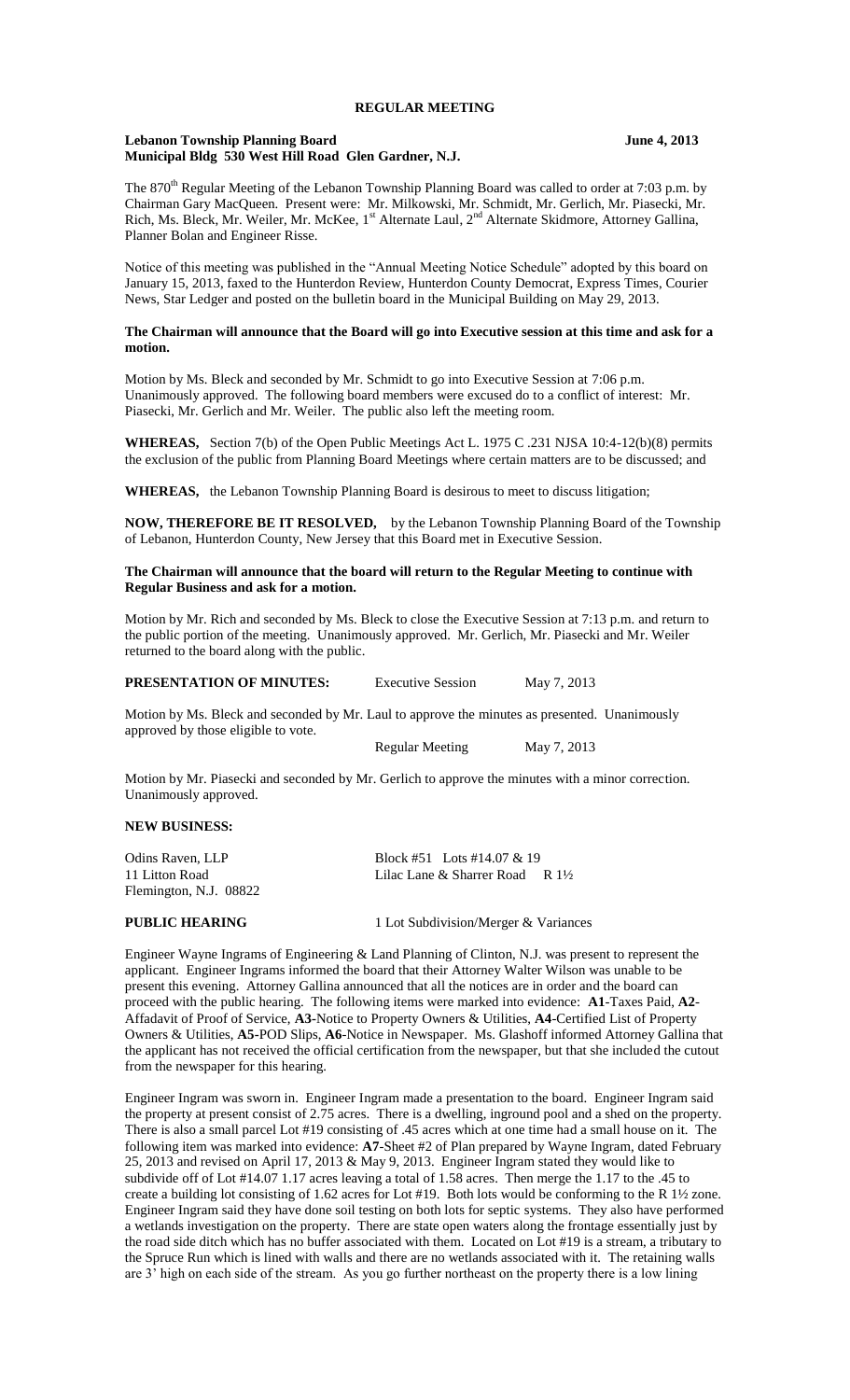area with wetlands that is associated with it. Engineer Ingram said they have plotted the 100' line stream corridor per the Ordinance along with the 300' stream buffer for a C1. Engineer Ingram said there is an exemption with DEP which allows you to construct a minor project which doesn't disturb more than an 1 acre of land or create more than a ¼ acre of impervious coverage. As long as they stay a minor project and stay 25' off the embankment and not be in a floodplain. Engineer Ingram said they have complied with all three of those conditions, and the purposed new dwelling has been placed closer to the road.

Engineer Ingram said there are a couple of variances associated with this application. Both lots are conforming to lot area. Lot #14.07 being a corner lot needs 200' of frontage on Lilac Lane and 200' on Sharrer Road. Lot #14.07 meets the frontage on Lilac having 290' but believes they only have 170' on Sharrer Road creating a variance. Also, the inground pool on Lot #14.07 doesn't meet the rear yard setback of 50' only having 36.3' creating another variance. That concluded Engineer Ingrams testimony.

Chairman MacQueen asked if the board had any questions of Engineer Ingram. Mr. Milkowski asked about the existing bridge that is shown with the driveway going up to the proposed dwelling. Engineer Ingrams said it is a pipe culvert. Mr. Weiler asked if there were any repercussion with the Highlands since you are changing the lot line. Engineer Ingrams said since it is a minor project there isn't a problem and explained to the board the reasons for how they meet the exemption. Attorney Gallina asked who owns Lot #19. Engineer Ingram said the lot is in an estate of Charles Zawatski and being handled by Kathy Parkington. Engineer Risse asked if they have made application to the DEP for a wetlands interpretation and did they intend to. Engineer Ingram said no. They would wait until someone was interested in purchasing the lot and then go for a presence absence in proximity to the development instead of a LOI. Mr. Rich asked Planner Bolan if all that made sense to him and can the board rely on what they have told us. Planner Bolan said he believed so, but the exemption from the Highlands. Planner Bolan said he was not sure about it because of it being a re-subdivision. Planner Bolan asked if they were going for Exemption #2 or #4. Engineer Ingram said he wasn't sure. Planner Bolan asked if they have applied for the exemption. Engineer Ingram said no, at the present time applying for the exemption can take from 180 days to 1 year. Mr. Schmidt asked if Lot #19 before being merged is in the buffer. Planner Bolan said yes. Mr. Schmidt said that Highlands said that you can build on an existing lot, but this lot without being merged is it completely in the buffer. Planner Bolan said yes. So it is unbuildable without taking land from the other lot per Mr. Schmidt. Engineer Ingram said to try and get approvals to build on the .45 acres would be impossible without the merger. Chairman MacQueen asked about the variances being requested. Mr. Rich had a question for Planner Bolan and wanted to know how we rely on these setbacks, also the channel that was mentioned that contains the stream that requires a buffer. Planner Bolan deferred to Engineer Ingram. Engineer Ingram stated that the buffer is a stream buffer which is the 300' buffer. The wetlands basically start from where the walls come up, the ground feathers out in the low lining area. The wetlands follow closely to the topography of the area. Engineer Ingrams continued to outline for the board the area with the wetlands.

Mr. Schmidt asked if Engineer Ingram knew how old the walls are. Engineer Ingrams said 50-60 years old. Engineer Ingram said you would not be allowed to build those walls today. This whole area has been maintained as lawn and is considered a disturbed area. The buffer is a 300' since this is a C1 stream corridor. Mr. Rich said that 300' would wipe out the entire property. Engineer Ingram said the reason why this is possible is as long as they remain a minor project and the development is under an acre. There is an NJDEP rule which states you do not need to apply for a permit if you are doing a development in a predisturbed area greater than 25' from the stream and keeping it a minor project. Mr. Rich wanted to know how do we verify that asking Planner Bolan the question. Planner Bolan did not know. Mr. Rich said that is a big assumption. Planner Bolan agreed. Engineer Risse said there are permits by rule under the flood hazard regulations. Engineer Risse stated you can get a jurisdictional determination recommendation from the DEP acknowledging that you meet the permit by rule. There are three different tiers.

Mr. Schmidt asked if this stream flows into the Spruce Run Creek. Engineer Ingram said it is a tributary and a C1. Planner Bolan asked Engineer Ingram for the conditions again by rule. Chairman MacQueen asked Engineer Risse for his comments. Engineer Risse said they are creating their own variance regarding the lot line. It looks like a creative way of creating a building lot per Engineer Risse with all the environmental constraints it's pending a lot of DEP approvals and being in compliance with DEP rules. Engineer Risse noted if the delineation is not correct that could change things drastically as to the viability of proposed Lot #19. Engineer Risse said he would like to see an LOI or a presence absent letter with a defined footprint approved before any building permits are issued. Attorney Gallina noted that other than a C1 Variance the board can approve a C2 Variance which is a hardship variance. Attorney Gallina read into the record the definition of a C2 Variance. A C2 Variance is also known as a planning variance. During the discussion, Mr. Rich said that they can conform and asked if we are not obligated to have them conform instead of adjustments so they don't conform. Attorney Gallina said you have to consider the merits to the variance requests. Mr. Rich said he hasn't heard any. Engineer Ingram explained to the board the reasoning for the variances versus having two conforming lots. The board continued to discuss this issue at length. Planner Bolan stated that in his opinion there should be 200' of frontage on Sharrer Road for Lot #14.07 since it is a main road in the area. Planner Bolan said he didn't know what the rationale for the variance would be. Engineer Ingram proceeded to explain the rationale for the variances.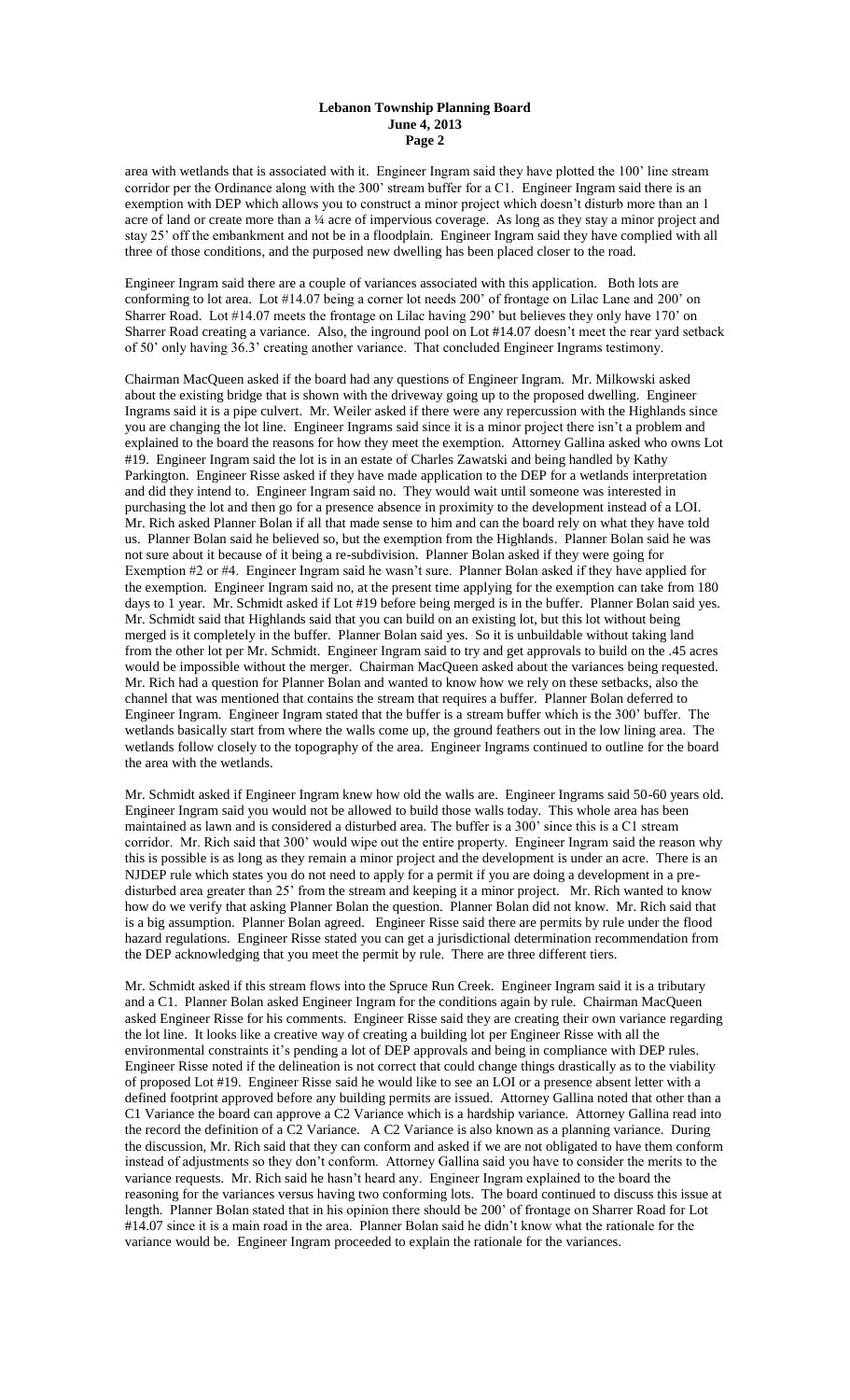At the conclusion of the board's discussion, Chairman MacQueen opened the hearing to the public for questions. Paul Kropp of 32 Sharrer Road had questions. Mr. Kropp said he lives directly across the road from the property in question. Mr. Kropp said it is a credibility issue referring to the comments about an existing lot 19 of .45 acres with a driveway, stream and a residence. Chairman MacQueen reminded Mr. Kropp to ask questions of the testimony given. Mr. Kropp asked Engineer Ingram why he would say those things are there when they are not. Engineer Ingram said there is a giant concrete foundation, an old stone driveway. Mr. Kropp said someone removed it recently because it is gone and it has been grown over for a very long time. At this point, Attorney Gallina interjected stating that Engineer Ingrams would be happy to show Mr. Kropp since it is on the plans. Engineer Ingrams said the plans were not sealed by him but a licensed land surveyor. Chairman MacQueen asked Engineer Risse if he has been to the property. Engineer Risse said he is familiar with what use to be on the property. Engineer Risse there use to be a sort of a house before the owner went into a nursing home. It was declared in habitable about 5 years ago. Engineer Risse said he thought that the township had the house taken down. Mr. Kropp said he didn't have any additional questions. Chairman MacQueen asked Engineer Ingram if he wanted the pictures marked into evidence. The response was yes. The following was marked into evidence**: A8**-4 photos, view of proposed Lot 19, photo of existing dwelling dated winter, 2013 and existing pool.

Mr. Matt Parish of 3 Lilac Lane had questions of Engineer Ingram. Mr. Parish referred to the comment of the wetlands area ending at the stone wall and wanted to know how they came to that determination. Engineer Ingram said they had a wetlands scientist do a wetland delineation. There are wetlands that diverse from the stream for about 100' showing on the plan the area he was referring to. Mr. Parish was concerned with runoff on his property. Mr. Parish referred to the plan showing the area that is extremely wet and you would sink. Engineer Ingrams explained that they are showing the house moved up front on the property because people in general want a back yard. Also, they would not be building the house. At the conclusion of Engineer Ingrams response to Mr. Parish's questions, Chairman MacQueen asked if there was anyone else from the public to ask questions of the Engineer. There were none. Chairman MacQueen opened the hearing to the public for testimony. Mr. Kropp of 32 Sharrer Road was sworn. Mr. Kropp said there is a sign on a tree by the stream that states Brook Trout stocked by State of New Jersey. Mr. Kropp said if he had had the opportunity to purchase the .45 acres he would have donated it so it would stay pristine. Mr. Kropp said he did not think that the property was ever intended to be for a home. The whole area is wetlands. Mr. Kropp referred to when he had to put in a new well and the problems associated with it because the ground is too wet. Mr. Kropp referred to the comment by Mr. Parish that when you walk out into that field you sink in the mud. Mr. Kropp expressed concern regarding a septic system on the new lot because of the property is so wet. At the conclusion of Mr. Kropp's testimony, John Dovidauskas of 28 Sharrer Road was sworn in. Mr. Dovidauskas said he lives across the road from the property in question. Mr. Dovidauskas said that every time they had a heavy rain, the water engulfed Charlie's property and that is what made the house deteriorate. Mr. Dovidauskas also expressed concern over water running down on his property and also his neighbors. Mr. Dovidauskas said he has lived their 16 years and knows how bad it gets with heavy rain.

Mr. Laul asked if the bridge got covered after a heavy rain. Mr. Dovidauskas said it was a mess especially after Hurricane Irene and said that was what totally destroyed Charlie's house. After that storm it totally separated the walls in the house and that is why it was torn down. Ms. Glashoff said she had been at Charlie's property before Hurricane Irene with Committeeman Weeks and at that time could not understand how anyone could live there. Mr. Dovidauskas said the water issue is terrible and putting a new structure will only makes things worse for everyone else down stream. Engineer Ingram responded stating that they have no intentions of building anywhere near where the old structure had been. The new structure will be 15' higher in grade. Engineer Ingram said that being down grade, you will have much higher ground water conditions. Mr. Matt Parish 3 Lilac Lane. Mr. Parish referred to the comment by Engineer Ingram about the basement in the existing house being dry. Mr. Parish stated that he was in the house after Hurricane Irene and in the basement, there was white mold on the floor which was about 4" off the floor. Engineer Ingram said that was from the horrible leaking roof. Engineer Ingram stated their was an oil tank leak that was a considerable sum to remediate and take care of. Mr. Parish referred to the inground pool and the fencing is no longer there and it is unsafe. Engineer Ingram said he wanted to see what the determination was by the board regarding the pool.

At the conclusion of the public comments and statements, Chairman MacQueen asked for a motion to close. Motion by Ms. Bleck with Chairman MacQueen interjecting and asked a question of Engineer Risse. Chairman MacQueen asked when building a new house and with all the new rules and regulations, referring to a Stormwater Management Plan, the water that is on that property coming off the roof and driveway isn't it to be contained within the property. Engineer Risse said on Sheet 3 of the Plan a future drywell is to catch the roof runoff. Engineer Ingrams said it wasn't practical to have a drywell but they plan on two feet of gravel and have some storage there. Engineer Ingram said when they remove the old foundation and old driveway and when they develop this property there won't be a problem. Mr. Piasecki asked if the impervious coverage isn't an issue then the ground water is an issue. Engineer Ingram said that they will make sure that ground water isn't an issue and they will end up with a net zero impervious coverage. At this point Chairman MacQueen asked for a second to close the public portion of the hearing. Mr. Rich seconded the motion. Unanimously approved.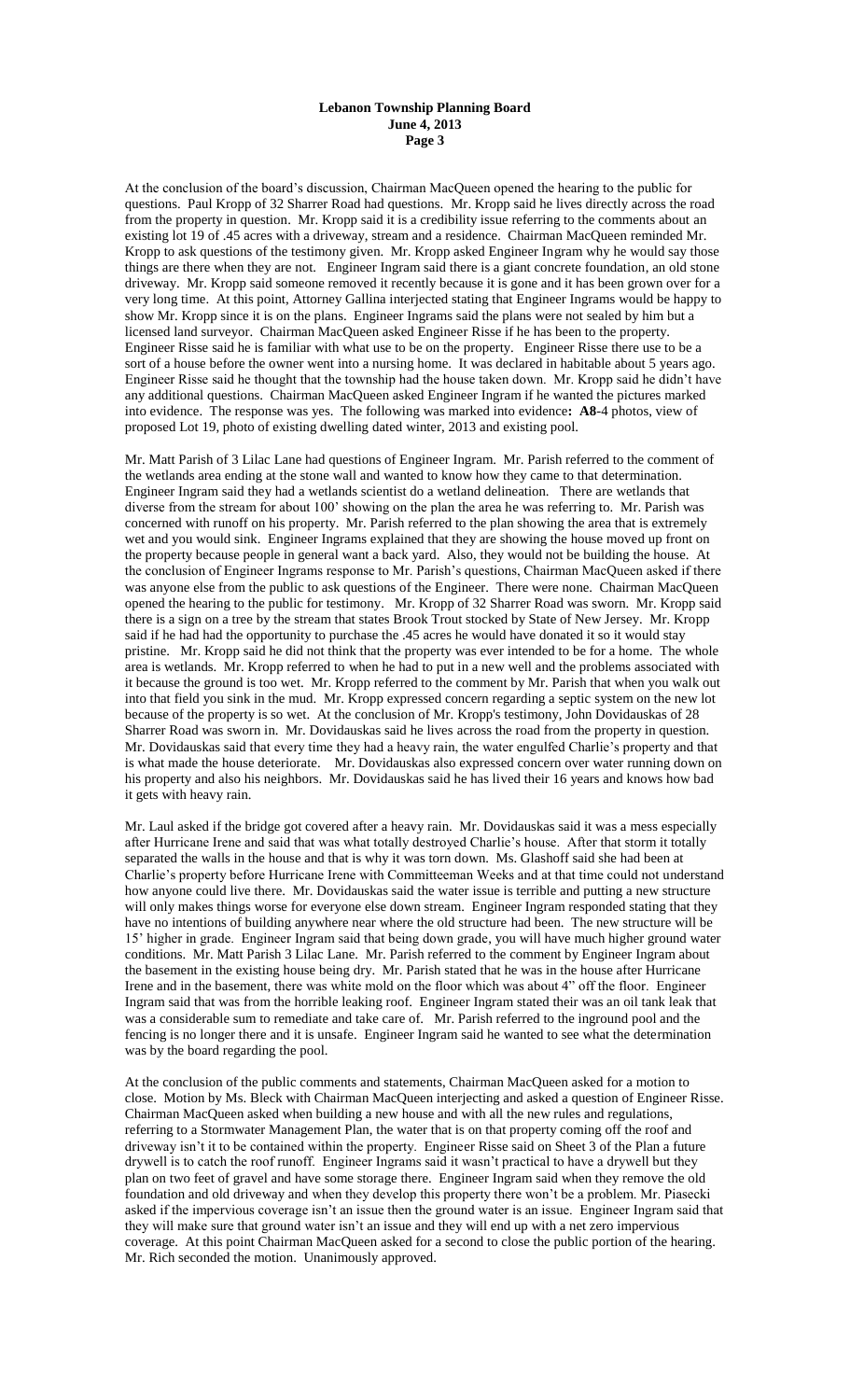At this time the board discussed the issues. Ms. Bleck asked Engineer Risse about the report from the H.C. Board of Health and wanted to know if Engineer Risse had seen a septic design for the new lot. Engineer Risse said no. Mr. Gerlich noted that the Highlands will need to sign off and they will need DEP approval. Mr. Laul expressed his concerns, Mr. Milkowski made a comment regarding changing the lot line to square it up more. Mr. Piasecki said the neighbors comments were persuasive and didn't feel this was going to work. Mr. Rich noted this was not a building lot because there were too many issues. Mr. Skidmore agreed with Mr. Rich and Mr. Piasecki. Mr. McKee didn't like the configuration because there are too many issues for a building lot. Mr. Weiler felt the configuration was not good and agreed with Mr. Rich. Engineer Ingram asked if the board would reopen the hearing. Motion by Ms. Bleck and seconded by Mr. Milkowski to reopen the public portion of the hearing. Engineer Ingrams said they tested for 2 new septic systems, one being for the existing dwelling. Engineer Ingrams said he had the design done but hasn't submitted it to the County Board of Health. Chairman MacQueen asked if the board had comments. Mr. Gerlich said he didn't have a problem with the pool or the frontage on Sharrer Road for the existing dwelling. Mr. Gerlich said there are two big if's, the Highlands and the DEP with wetlands. Mr. Laul was concerned if this could create another Little Brook Road issue. Mr. Milkowski said he wasn't enthused about the design offered. Mr. Milkowski said what if you took and flipped where the new septic is to be located and pull the lot line back towards where the original lot line was to make the lot almost the way it was and give the space to the new lot in order to get the acreage right. Then the septic would be higher than where it is to be located now. It would give it a more uniformed configuration then what is there now. Mr. Milkowski said it would be more desirable and in a higher ground area. Mr. Piasecki said the neighbors are very persuasive and did not feel it was going to work and didn't know if the addition to the property was the solution. Mr. Rich said it is not a buildable lot, there are too many environmental concerns. Mr. Rich said he was not in favor of any variances and if the board ever approved it he would be in favor of a conservation easement. Mr. Rich said he would prefer to see these lots merged together. Mr. Skidmore said he agreed with Mr. Piasecki and Mr. Rich. Mr. McKee said he didn't like the configuration, too many issues for a building lot. Mr. Weiler agreed with Mr. Rich.

During the discussion, the board agreed that they should do a site inspection of the property. Engineer Ingram said with all the feedback they would be willing to make alterations to the plan along with not having any variances. Chairman MacQueen asked for a motion to reopen the public hearing. Motion by Ms. Bleck and seconded by Mr. Milkowski to reopen the public portion of the hearing. Mr. Gerlich voted no. Everyone else voted yes. Engineer Ingrams said wherever the board would like the lot lines drawn they will do. Chairman MacQueen asked if the County Board of Health has seen the results of the soil logs. Engineer Ingram said no, but they will make them available to the County. Chairman MacQueen asked Mr. Milkowski to draw on the plan his thoughts to where the new lot lines could be. Mr. Milkowski stated we need to work something out for the best for everyone and this is just a suggestion. Mr. Schmidt said he would not vote in favor of this application because it is a train wreck. Attorney Gallina said if he meets the ordinances they are entitled to an approval. Attorney Gallina said it is up to Mr. Schmidt on how he wants to vote. Mr. Schmidt said because of all the wetlands and wet areas on the property even if they can do this legally. Mr. Schmidt said he would like to see DEP rule on this first. Chairman MacQueen the DEP could be a condition of approval. Chairman MacQueen asked Engineer Risse if the DEP or the township responsible for the ground water recharged areas. Engineer Risse said it depends on what kind of wetland permits are needed. Engineer Ingram said they are not purposing any wetland permits. They will be getting a grading permit or a soil conservation permit. Engineer Risse said if they only need a line verification but if their line turns out not to be correct, then they would have to do a transition area averaging plan then the stormwater would kick in at the DEP level.

Chairman MacQueen asked if the board had any additional questions of Engineer Ingram. There were none. Chairman MacQueen opened the hearing up to the public. Mr. Parish said if they put a septic in the area that they were discussing with moving the house, the area is extremely wet. Mr. Parish said he will be smelling septic all the time. It was noted that the topography lines show it to be a higher area. Mr. Parish said he understood that the board would like to do a site inspection of the property. Ms. Bleck agreed with Mr. Rich that a conservation easement would have to be established. Ms. Bleck said she was concerned with runoff. Chairman MacQueen asked for a motion to close the public portion. Motion by Mr. Rich and seconded by Mr. Schmidt to close the public portion of the hearing. Unanimously approved.

At this time the board discussed doing a site inspection. Ms. Glashoff stated that to keep under a quorum not more than 4 board members could go together at one time. At the conclusion of the discussion, all were in favor of a site inspection. It was noted that Planner Bolan and Engineer Risse have already been to the property. Planner Bolan said he has only walked along the street and not on the property. Engineer Ingram said he gives permission for the board to do a site inspection. Attorney Gallina noted for the public that the applicant does not have an issue with the board doing a site inspection of the property. In speaking with Engineer Ingram a revised plan without variances will be forthcoming. Chairman MacQueen said in his opinion if the lot can not be reconfigured then it will be just one lot. Chairman MacQueen asked Ms. Glashoff when could the applicant be scheduled to come back. Ms. Glashoff offered July  $2<sup>nd</sup>$ . Everyone agreed. Attorney Gallina announced that the continuation of this public hearing will be heard on July  $2<sup>nd</sup>$  at 7:00 p.m.

Chairman MacQueen announced that the board will take a recess at this time. Board recessed at 8:55 p.m.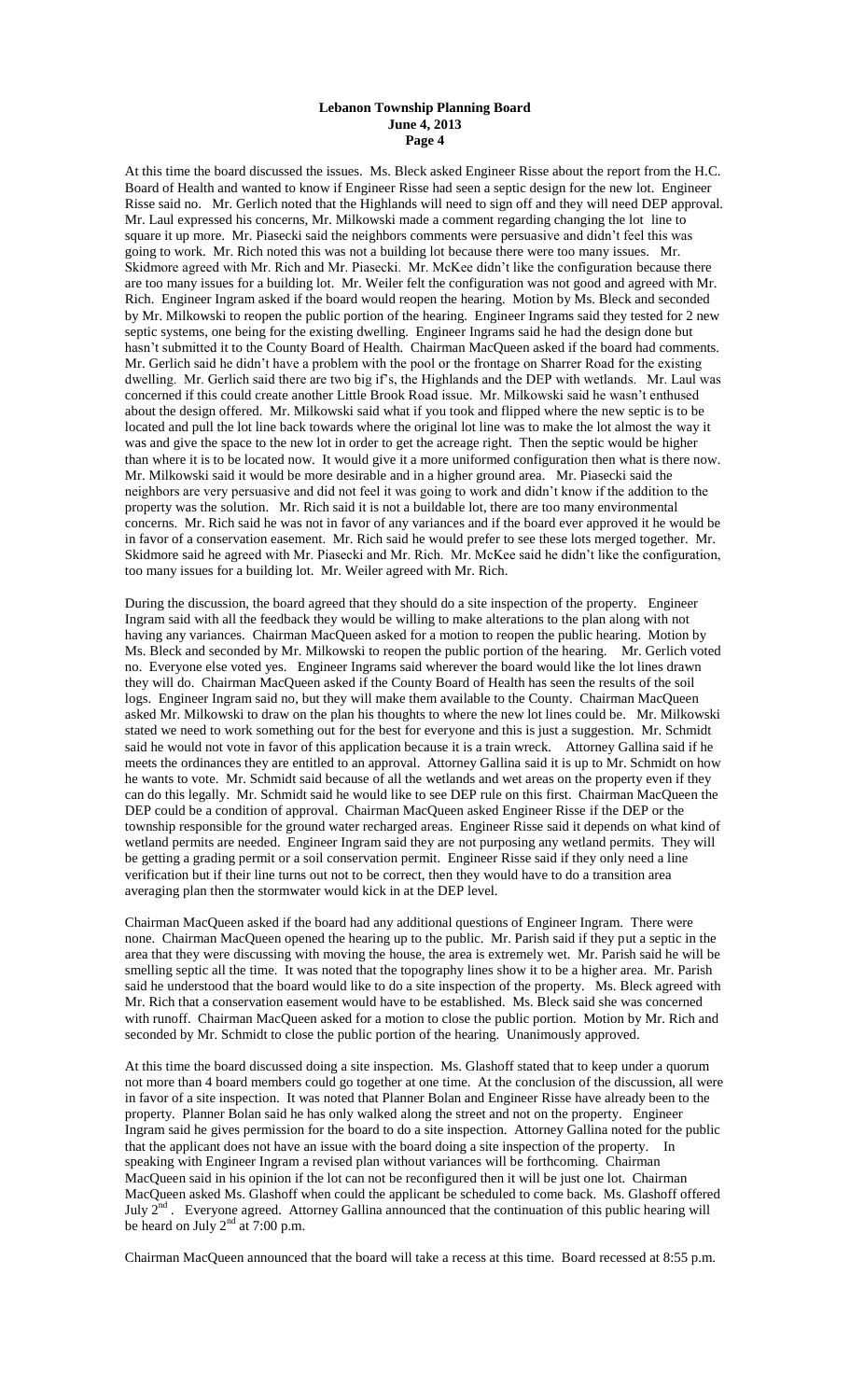Chairman MacQueen reconvened the meeting at 9:06 p.m. The next order of business is under Items For Discussion:

# **a. Review Ordinance on Livestock – Planner Bolan**

Chairman MacQueen asked Planner Bolan to look into a few things after the last meeting. At this time he turned the discussion over to Planner Bolan. Planner Bolan said he started with the Agricultural Waste Management Field standards which is now the NCRS. These standards go back to the late 1970's which is no longer in use, but it had a nice table to follow. Planner Bolan handed out a guideline from the Cooperative Extension Center on "Housing and Space Guidelines for Livestock" which he found after is memo was distributed. Planner Bolan said in his memo he refers to the Agricultural Experiment Station which has published a manual titled "Agricultural Management Practices for Commercial Equine Operations" which includes the following standards for a Pasture Regime under Farm Stocking Rates. Planner Bolan reviewed for the board the following recommendations that can serve as a guideline based on restricting the number of horses and time allowed for turnout in order to maintain 70% or higher vegetative cover in the pastures. Planner Bolan said he looked at the USDA & NRCS standards and he found that they have changed their approaches on these standards. Referring to the Ag Experimental Station and what they did for Equine Operations is it is broken down into manure handling, pasture, how they feed, dry lot feeding and quantity of pasture. Also quantity of pasture is based on manure handling. Planner Bolan said he looked at other websites that deal with small farms and hobby farms.

Referring to the handout on housing and space guidelines, he looked at New Jersey, New York and Pennsylvania and then extended it to New Hampshire which is the table you have tonight. Planner Bolan said the standards are all over themap. Planner Bolan said he looked at the Clinton Township Ordinance which he had worked on back in 1993 when he worked for Clinton Township from 1988 to 2007. When putting this in an ordinance you have to consider how it will be administered in an ordinance. In the Clinton Twp. Ordinance the standards pertain to farm animals as a principle use not an accessory use which would be an additive to a residential lot. It is the same standard as farmland assessment, which you need 5 acres for farming and 1 acre for the house and buildings which means you need 6 acres. If you have a 2 acre lot, then 1 acre would be for the house. In referring to the chart in his memo, it is based on pasture for an animal with turnout time. Planner Bolan said when thinking about making any changes you have to consider the different zones in the Township which are RC, R5, R3, R1½ and R15. The R3 is referred to as Rural Residential and the R1 $\frac{1}{2}$  and R15 are referred to as Residential. Only in the RC & R5 are they referred to as Rural Agricultural. The Board of Adjustment had asked if this is a customarily incidental use in the R 1½ zone. At this point Planner Bolan asked if the board had any questions. Mr. Piasecki referred to the Clinton Township ordinance stating that he didn't see exclusive of 1 acre for a dwelling unit. Planner Bolan said livestock is a permitted use and the livestock standards are listed as a principle use if there are no other uses on the property then the 1 acre for a dwelling unit would kick in. Ms. Bleck said after the last meeting she drove around the township and found properties with less then 5 acres with barns and animals. Ms. Bleck asked Mr. Milkowski and Mr. McKee how many times has this issue come up and has it been a problem. Mr. Milkowski said this is the first time it has come up but it looks like we will have to address it. Mr. McKee agreed that this hasn't been an issue. Ms. Bleck expressed concern on how to deal with it. Mr. Milkowski said this is why the Township Committee turned this issue over to the Planning Board . Chairman MacQueen said now that this has opened up it could create problems for many people. The board is going to have to give this a lot of thought on how they want to handle this per Mr. Milkowski. Planner Bolan said we will need to address all farm animals not just one.

The board continued deliberating this issue. In conclusion, Planner Bolan will work on putting something together for an upcoming meeting.

#### **PRESENTATION OF BILLS & REPORT:**

| <b>Total:</b>                    |               | \$4,409.25 |
|----------------------------------|---------------|------------|
| d. H.C. Planning & Zoning Admin. | $\mathcal{S}$ | 30.00      |
| c. Bayer/Risse Engrs.            |               | \$ 875.00  |
| b. Michael Bolan, PP             |               | \$1,728.00 |
| a. John Gallina, Esq.            |               | \$1,776.25 |

Motion by Mr. Gerlich and seconded by Ms. Bleck to approve the bills for payment. Unanimously approved.

#### **CORRESPONDENCE:**

a. Memo from Fair Share Housing Ctr/dated 5/14/2010

b. Memo to Zoning Officer

### **OPEN TO THE PUBLIC**

Doug & Annette Lemenze asked to address the board. Mr. Lemenze wanted to know what the board was going to do and noted that the discussion was on 3 acres and under that you would not be allowed to have any farm animals. The board said that nothing is carved in stone. Mr. Lemenze asked if this discussion